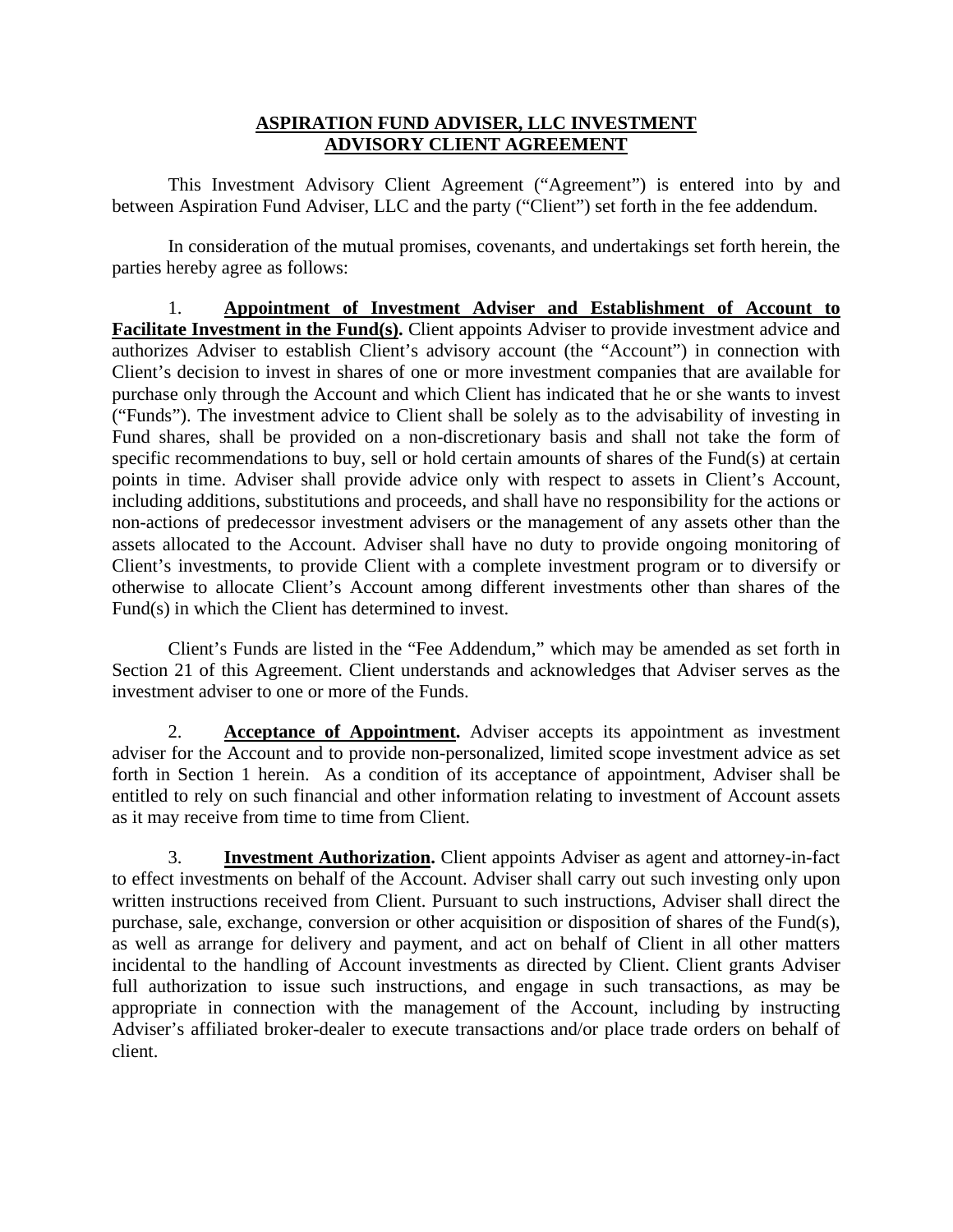4. **Reports.** Reports as to investment performance of the Fund(s) held in the Account shall be provided by the Fund(s) in which the Account assets are invested. Clients invested in the Fund(s) receive prospectuses, supplements, annual reports, semi-annual reports and other periodic statements from the Fund. By signing this Agreement, Client consents to receive all such information electronically and acknowledges that Client may incur costs for Internet access to such information and for maintaining an email account. Client further certifies that Client has a current email account and agrees to notify Adviser immediately if Client's email account changes.

5. **Non-Advisory Services.** In addition to the investment advice provided under this Agreement, Adviser shall provide non-advisory, administrative services in support of Client's Account, such as placing orders for the purchase and sale of Fund shares, as well as providing a software interface and technical support; access to statements, trade confirmations and tax forms online; information and reports issued by the Fund(s); education; customer service; and facilitation of charitable giving through Aspiration Foundation, an affiliated  $501(c)(3)$ organization.

6. **Fees.** Adviser does not impose a set advisory fee. Instead, Client can pay Adviser a fee (the "Advisory Fee") in the amount Client believes is fair. Client has determined to pay Adviser an Advisory Fee at the rate ("Advisory Fee Rate") set forth on the Fee Addendum attached hereto. The Advisory Fee, if any, is paid quarterly in arrears and is calculated by multiplying the Advisory Fee Rate by the average market value of all assets in the Account that are invested in the Fund(s) as of the last business day of each quarter, based on each Fund's net asset value determined in accordance with the applicable Fund's procedures. Client may increase or decrease (including to 0.00%) the Advisory Fee Rate at any time upon written notice to Adviser, such notice to be provided pursuant to Section 18 of this Agreement. If Client does so, the adjusted Advisory Fee Rate (if any) in effect at 12:00 PM Eastern Time on the last business day of the quarter is effective retroactively from the first business day of the quarter and is used to calculate the Advisory Fee for the quarter. Client is under no obligation to pay the Advisory Fee, as Client can reduce the Advisory Fee to 0.00% until 12:00 PM Eastern Time on the last business day of the quarter. Aspiration will not be entitled to, and will cease to collect advisory fees, once Client no longer owns Fund shares.

7. **Minimum Account Balance.** Adviser requires client accounts to maintain a minimum fund balance of \$100. Please refer to the Fund(s) prospectus for information related to investment minimums. Client acknowledges that Adviser has the right to involuntarily redeem the remaining shares in and close Client's account after 30 days' notice if Client's balance does not remain at the minimum requirement.

8. **Custody of Account Assets.** Adviser will not take custody or control of Account assets at any time or under any circumstances and will have no authority to take or have possession of any assets in the Account. Client assets are held by each investment company's transfer agent, and the investment companies' assets are held by its custodial bank.

9. **Non-Exclusive Agreement.** Client understands that the Adviser is authorized to perform, among other things, research and advisory services for other clients.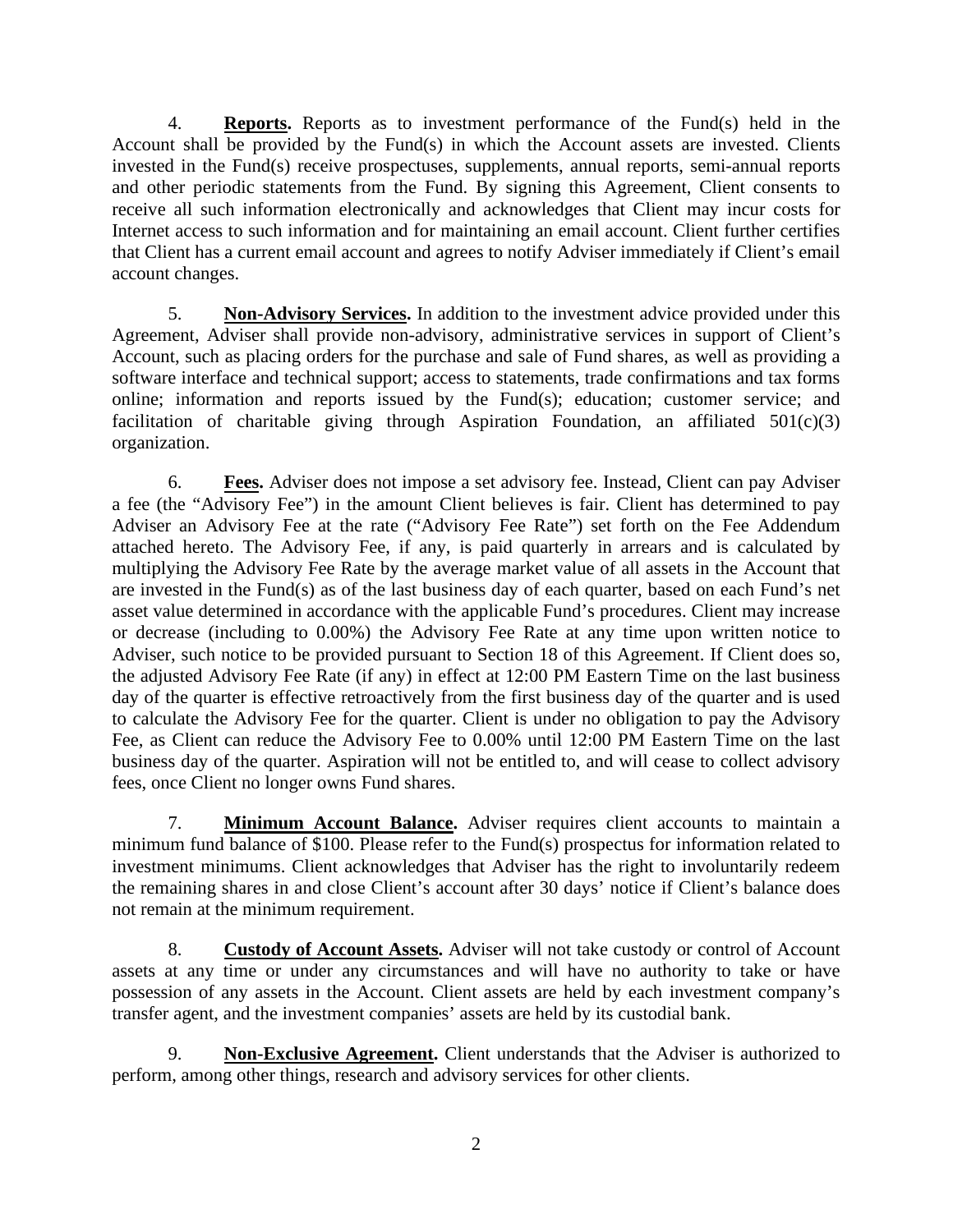10. **Confidential Relationship and Marketing.** All information and advice furnished by Client or Adviser to the other, with respect to the Account, or other matters pertaining to this Agreement, shall be treated as confidential and shall not be disclosed to third parties except as otherwise required by law or as necessary to carry out the responsibilities set forth in this Agreement. Client acknowledges that it has received and read Adviser's Privacy Policy, which is available at www.aspiration.com/privacy-policy/.

11. **Proxies and Certain Legal Notices.** Client retains the right and obligation to vote any and all proxies relating to the shares of the Fund(s) and Adviser shall be under no obligation to vote proxies on behalf of Client. Adviser may, but is not required to, take any action or render any advice with respect to securities presently or formerly held in the Account, or the issuers thereof, which become the subject of any legal proceedings, including bankruptcies.

12. **Standard of Care.** Adviser shall perform its duties hereunder with the care, skill, prudence and diligence under the circumstances then prevailing that a prudent person acting in a like capacity and familiar with such matters would use in the conduct of an enterprise of a like character and with like aims (the "Prudent Person Standard"). It is agreed that the Prudent Person Standard set forth in the foregoing sentence constitutes the sole standard of care imposed upon Adviser by this Agreement.

Client understands that an investment in a Fund is subject to various market, currency, economic, political and business risks, and that those investment decisions will not always be profitable. Further, Client acknowledges and agrees that the value of an investment in a Fund may go up as well as down and could suffer substantial losses, that past performance of the Fund does not indicate its future performance, and that Adviser will not be liable for its failure to achieve any investment performance targets or goals articulated by Client or otherwise. Client acknowledges and agrees that Adviser does not guarantee the performance of any Fund and that the Account is not insured against loss of principal or income

13. **Limitation of Liability.** Client agrees that Adviser shall not be liable for (i) any loss suffered by reason of any investment decision, recommendation, or other action taken or omitted in good faith and in accordance with the Prudent Person Standard described above; (ii) any loss arising from Adviser's adherence to Client's instructions; or (iii) any act or failure to act by the Custodian, by any broker or dealer or transfer agent to which Adviser directs transactions for the Account, or by any other third party.

Securities laws impose liabilities under certain circumstances on investment advisers and other regulated persons even when they act in good faith, and therefore nothing in this Agreement shall in any way constitute a waiver or limitation of any rights which Client may have under federal or state securities laws.

14. **Client Representations.** Client represents and warrants that: (i) he or she is duly authorized to negotiate the terms of this Agreement, including fees, and to enter into (or renew) and perform this Agreement, and has full power and authority to enter into this Agreement and to commit the assets to Adviser's management and supervision; (ii) his or her execution of this Agreement and the performance of his or obligations does not conflict with or violate any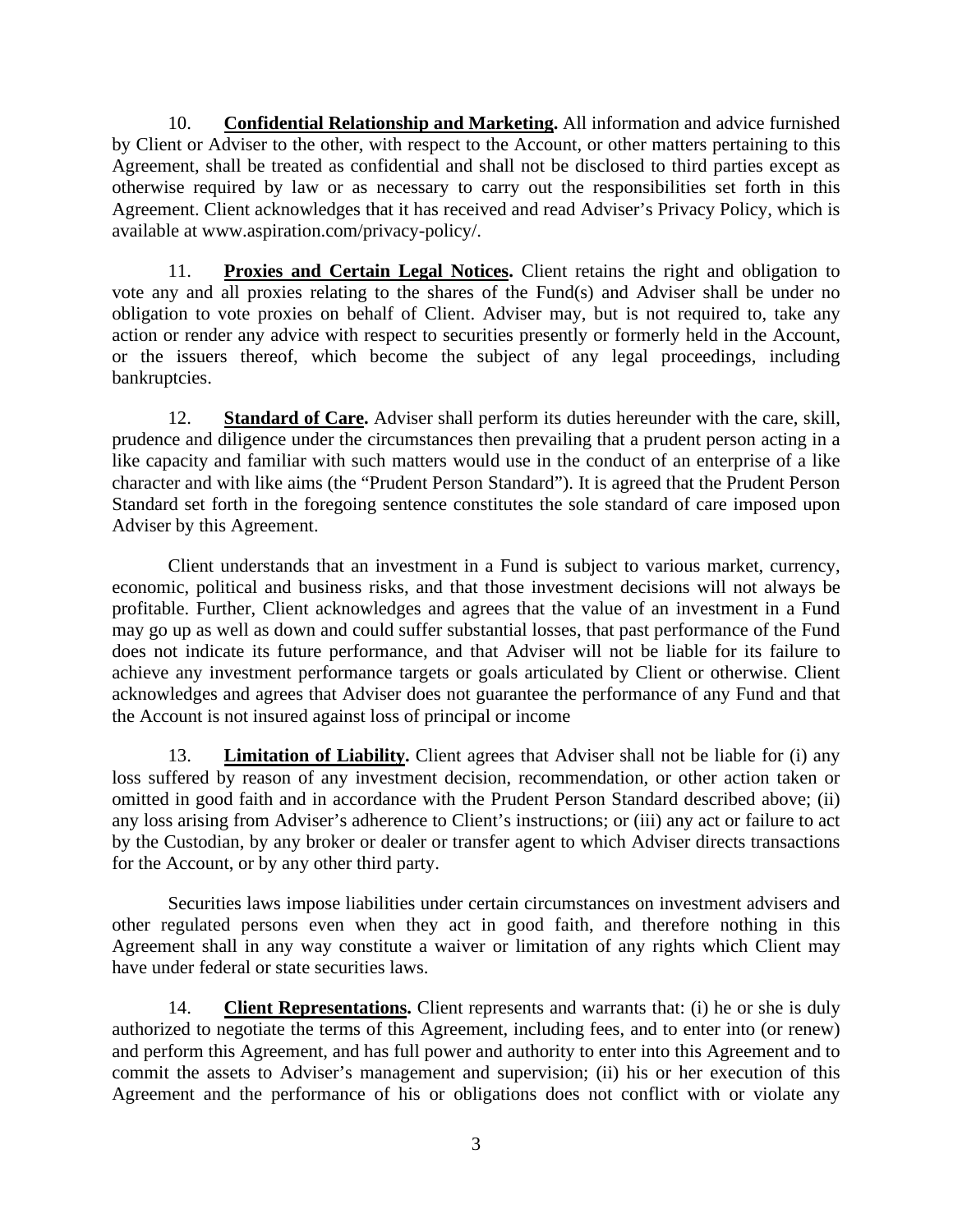obligations by which Client is bound; (iii) it is the owner of the bank account used to fund its investment; (iv) it is the owner of the bank account from which the Advisory Fee (if any) is transferred; (v) the signatory on behalf of Client is duly authorized by appropriate action to execute this Agreement; (vi) Client understands that the advisory services provided under this Agreement are limited in scope, do not constitute a complete investment program and do not provide a diversified portfolio of investments; (vii) Adviser has no duty to provide ongoing monitoring of Client's investments; and (viii) Client has entered into this Agreement to invest in the Fund(s). Client undertakes to advise Adviser of any event that might affect the validity of any of the above representations.

15. **Acknowledgments.** Client acknowledges electronic receipt of Adviser's firm brochure (Form ADV, Part 2A), brochure supplements (Form ADV, Part 2B) and Adviser's privacy notice prior to, or at the time of, entering into this Agreement.

Client further acknowledges that the investment advice provided under this agreement is not personalized and therefore is not designed to meet the objectives or needs of Client. In addition, Client acknowledges that Adviser does not provide ongoing monitoring of the Account.

Client acknowledges that the advisory services provided under this Agreement do not form a complete investment program. Account investments shall be limited to one or more Fund(s) selected by Client. As such, Client acknowledges that Account investments could be subject to greater risk of loss and could be more volatile than a portfolio of investments that is more diversified across a greater number of assets, securities or sectors. Although diversification does not ensure a profit or protect against a loss, Client is encouraged to diversify its investments across a variety of industries, company sizes and geographic areas.

16. **Force Majeure.** If war, natural disasters, acts of terrorism, loss of utilities, government restrictions, trading halts, exchange or market rulings, extraordinary market volatility or exchange conditions, or any other conditions beyond Adviser's control temporarily make it impossible for Adviser to fully perform its duties under this Agreement, then the principles of force majeure will apply and the rights and obligations of the parties will be temporarily suspended during the force majeure period, to the extent performance is reasonably affected thereby.

17. **Waiver of Jury Trial.** The parties agree to waive any right to have a jury participate in the resolution of the dispute or claim, whether sounding in contract, tort or otherwise, between any of the parties or any of their respective affiliates arising out of, connected with, related to or incidental to this Agreement. Instead, the parties agree that any dispute or claim to be resolved in court will be resolved in a bench trial without a jury. Notwithstanding anything herein to the contrary, either party may proceed to a court of competent jurisdiction to obtain injunctive relief at any time.

18. **Notices.** All communication to Client pursuant to this Agreement shall be sent to the email address set forth during account opening by Client unless Client designates otherwise in writing. Such communications shall be deemed given when delivered by electronic transmittal and shall be effective immediately upon the date acknowledged by return receipt. Notice may be given to Adviser by visiting www.aspiration.com and logging in to your account. Notice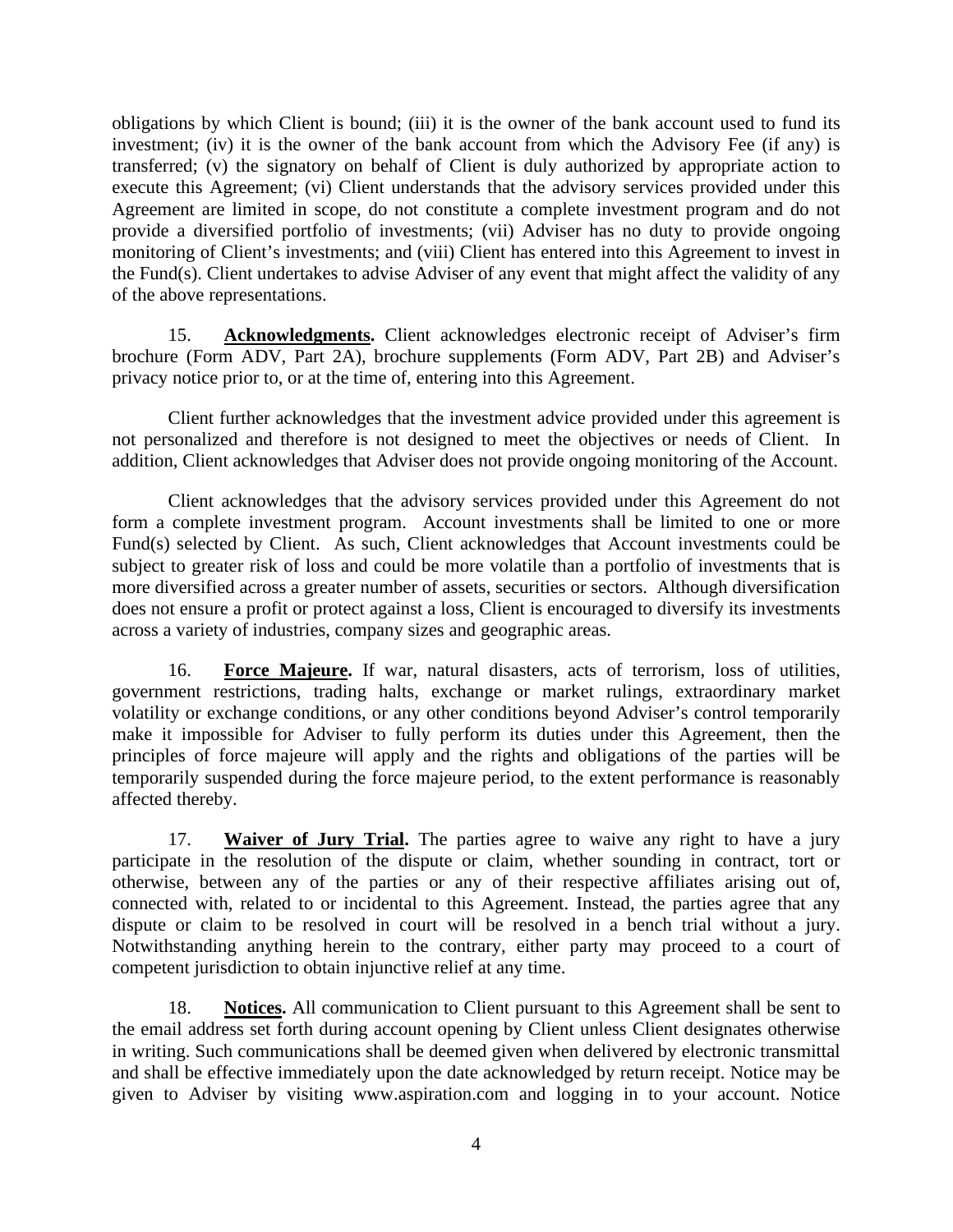regarding fees is given to Adviser by making changes to the Account Dashboard. Notice regarding other account details, such as bank instructions and address, is given by making changes to the Settings page. Notice is considered received by Adviser at the time changes are made on www.aspiration.com.

19. **Assignment.** This Agreement is not assignable by Adviser without the prior consent of Client, if and to the extent that such consent is required under the Investment Advisers Act of 1940, as amended, and Securities and Exchange Commission guidance thereunder (the "Advisers Act"). Adviser will provide Client at least thirty (30) days prior written notice of any assignment, and Client's consent will be presumed unless Client notifies Adviser otherwise in writing prior to the date of the assignment indicated on the notice. "Assignment" will have the same definition as in Advisers Act.

20. **Termination and Survival.** This Agreement may be terminated with or without cause upon not less than thirty (30) days written notice by either party to the other (unless the parties mutually agree to any shorter period of notice). Such termination will not, however, affect the liabilities or obligations of the parties under this Agreement arising from transactions initiated prior to such termination. Upon termination of this Agreement, Adviser is under no obligation to recommend any action with regard to the securities or other investments held in the Account. The following provisions shall survive the termination of this Agreement: Sections 6, 10, 11, 13, 16, 17 and 22.

21. **Entire Agreement and Amendments.** This Agreement represents the entire agreement between the parties with respect to the subject matter hereof. Except as expressly addressed elsewhere, the terms of this Agreement may be amended from time to time only by mutual written agreement of the parties to this Agreement, which may be effected electronically; provided, however, that Client may adjust the Advisory Fee set forth on the Fee Addendum to this Agreement in his or her sole discretion, and, provided, however, that the provisions of this Agreement regarding Payment Options set forth in the Fee Addendum to this Agreement may be electronically amended from time to time through Client changing Client's account settings on Adviser's website, as described in Section 18 of this Agreement.

22. **Governing Law and Severability.** This Agreement will be governed and interpreted by the laws of the State of California without reference to the conflict of laws rules, except as superseded or pre-empted by applicable Federal law. If any provision of this Agreement is declared or found to be illegal, unenforceable or void, then both parties shall be relieved of all obligations arising under such provision, but only to the extent that such provision is illegal, unenforceable or void, it being the intent and agreement of the parties that this Agreement shall be deemed amended by modifying such provision to the extent necessary to make it legal and enforceable while preserving its intent or, if that is not possible, by substituting another provision that is legal and enforceable and achieves the same objective.

23. **Waiver and Counterparts.** The waiver by either party of a breach of any provision or condition of this Agreement shall not operate, or be construed, as a waiver of any other breach or an assent to a failure to comply with a condition or provision. This Agreement may be executed in several counterparts, each of which shall be an original, but all of which shall constitute one and same instrument.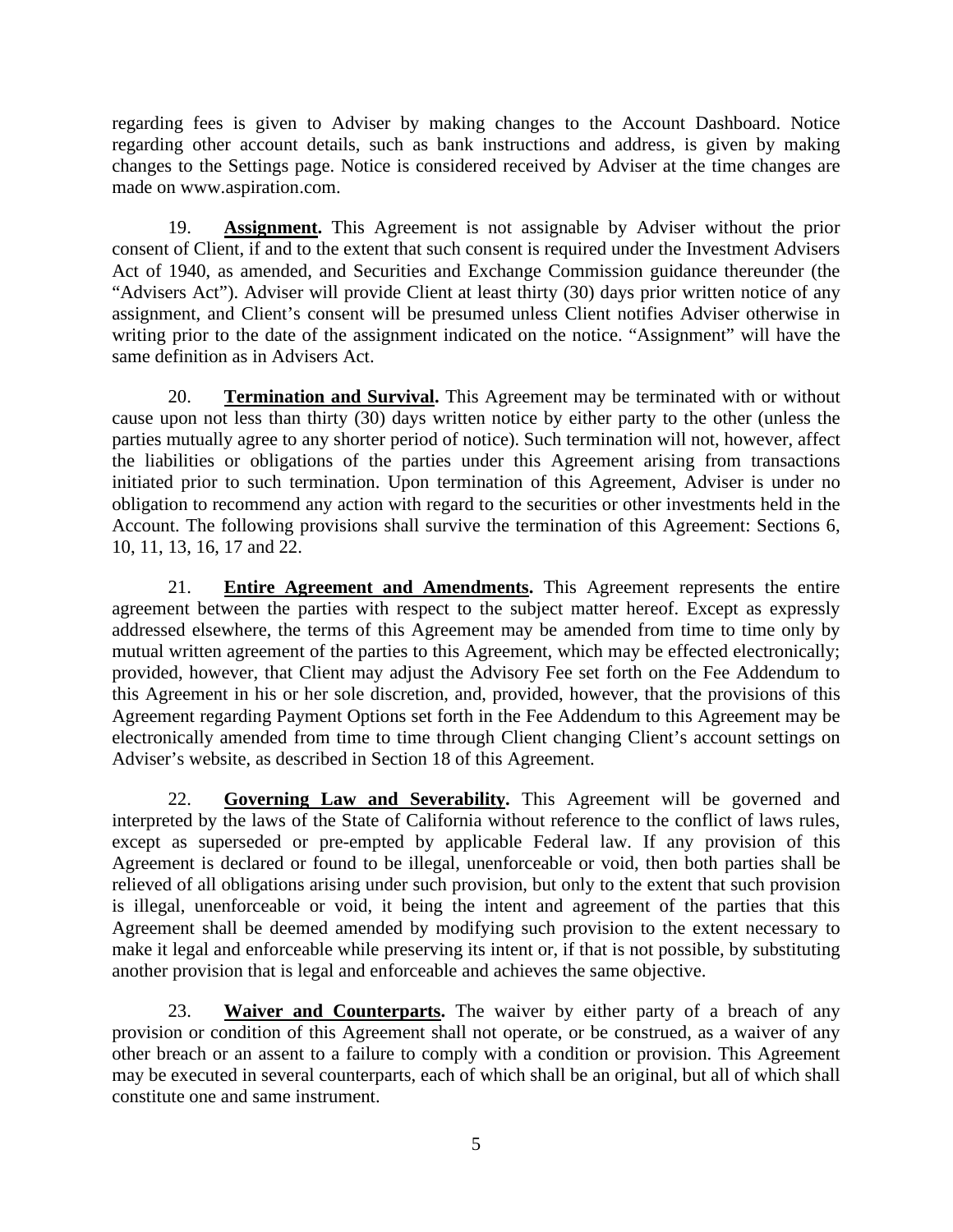24. **No Third-Party Beneficiaries.** Neither party intends for this Agreement to benefit any third party not expressly named in this Agreement.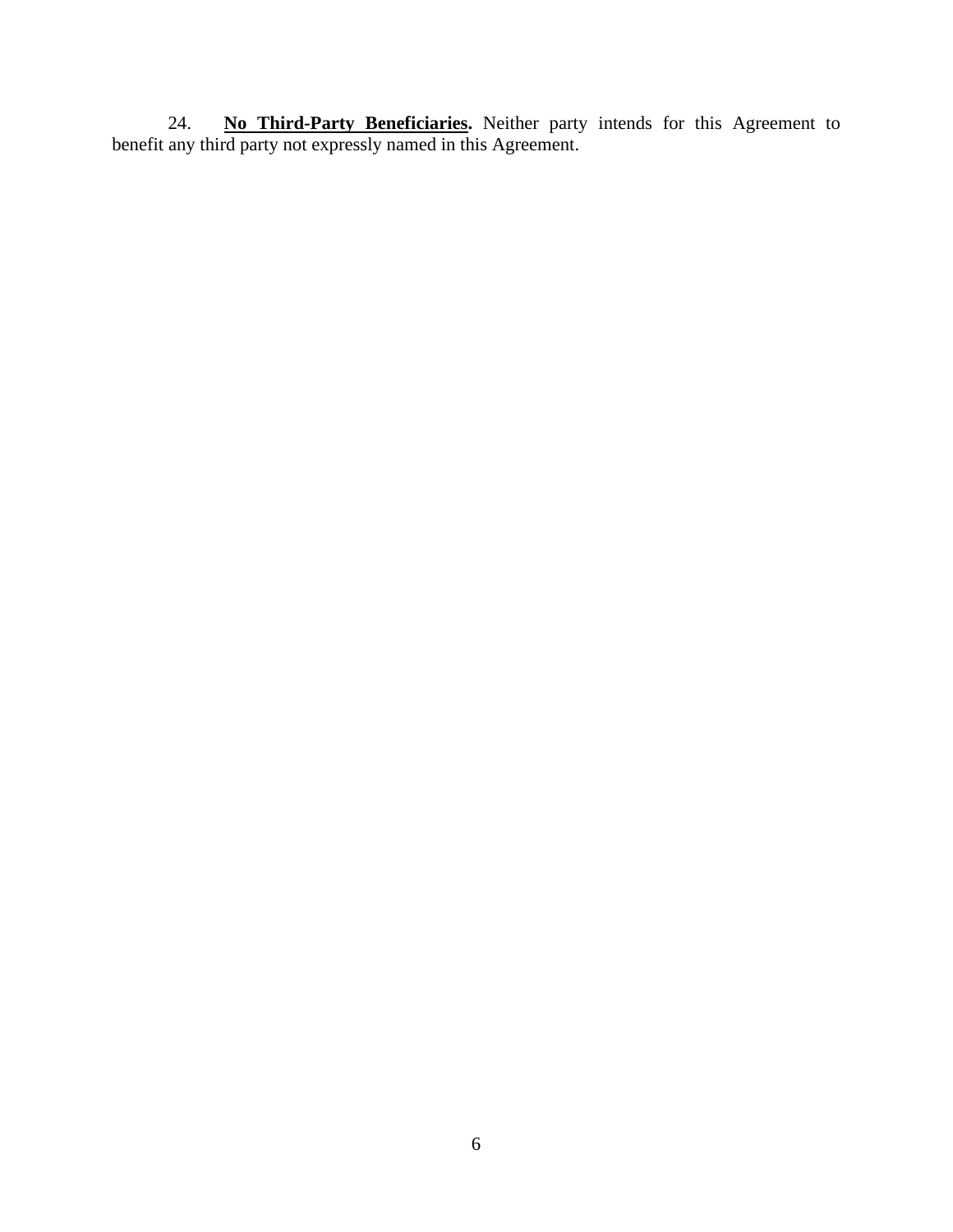## **Exhibit A**

## **Consent to Electronic Transactions, Disclosures and Delivery**

I agree that any time I click or have clicked on an "I Agree," "I Consent" or other similarly worded button or entry field with my mouse, keystroke or other device, my agreement or consent is legally binding and enforceable against me and is the legal equivalent of my handwritten signature on an agreement that is printed on paper. I agree to be bound by any affirmation, assent or agreement that I transmit, or have transmitted, to or through the website(s) of Aspiration Fund Adviser, LLC and its affiliates ("Aspiration") by computer or other electronic device, including internet, telephonic and wireless devices, including but not limited to any consent I give or have given to receive communications from Aspiration solely through electronic transmission.

I agree to accept electronic delivery of documents in lieu of the mailing of paper documents. I hereby authorize Aspiration to send me communications at the electronic mail ("e-mail") address(es) designated. All communications sent to such designated address(es) by e-mail shall be deemed given to me personally, whether actually received or not. I also understand that Aspiration shall be deemed to have delivered the documents provided by the email whether or not I click on the links provided to access them.

I understand that I am authorizing and consenting to the delivery of any documents, notices, disclosures, forms, privacy statements, reports or other communications ("documents") related to my account and the services provided by Aspiration to the fullest extent permitted by law, including but not limited to: the Investment Advisory Agreement and exhibits thereto, disclosures required under the Investment Advisers Act of 1940, as amended, and other laws, financial statements, trade confirmations, regulatory communications (including prospectuses and privacy notices), Form ADV Parts 2A, Form CRS and 2B, and 1099 and related tax documents. An e-mail notification of the delivery of such documents shall be sent to the e-mail address(es) indicated have designated. Documents delivered by e-mail or hyperlink may be HTML or Standard Adobe format (i.e., PDF). Delivery by such methods shall constitute good and effective delivery of documents and a document so delivered shall be deemed to be delivered to any account for which I serve as a contact, whether received by me or not. Aspiration will not be liable for non-receipt of notification of the availability of electronic Communications in the event my e-mail address on file is invalid, my e-mail or Internet service provider filters the notification as "spam" or "junk mail," there is a malfunction in my computer, browser, Internet service and/or software, or for any other reasons beyond the control of Aspiration.

I understand that I may incur costs in connection with electronic access to documents, including costs associated with online time and printing documents. I also understand that in order to receive electronic delivery, I must have Internet access, a valid e-mail address, and the ability to download PDF files using Adobe Acrobat (Adobe Acrobat is available for download free of charge), as well as the computer hardware and software capable of these functions and a printer or other device to download, print and save any documents I wish to retain. PDF documents may be saved by selecting the Save icon from the Adobe Acrobat menu. I understand that Aspiration will notify me of any changes in the hardware and software requirements needed to access or retain the documents covered by this consent.